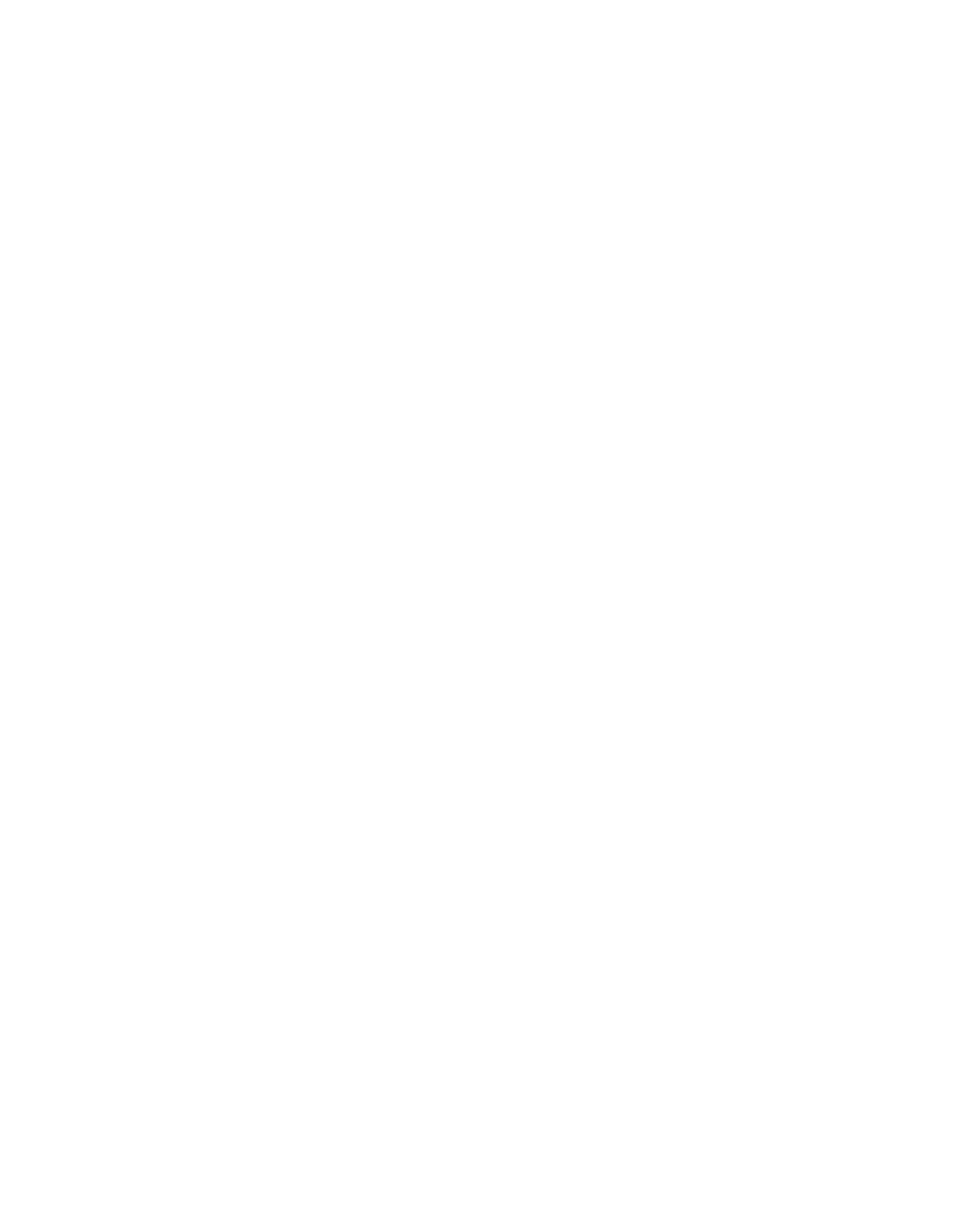## RULES OF THE TENNESSEE DEPARTMENT OF ENVIRONMENT AND CONSERVATION BUREAU OF ENVIRONMENT DIVISION OF AIR POLLUTION CONTROL

## CHAPTER 1200-3-22

## LEAD EMISSIONS STANDARDS

## TABLE OF CONTENTS

- 1200-3-22-.01 Definitions
- 1200-3-22-.02 General Lead Emission Standard
- 1200-3-22-.03 Specific Emission Standards for Existing Sources of Lead
- 1200-3-22-.04 Standards for New or Modified Sources of Lead
- 1200-3-22-.05 Source Sampling and Analysis
- 1200-3-22-.06 Lead Ambient Monitoring Requirements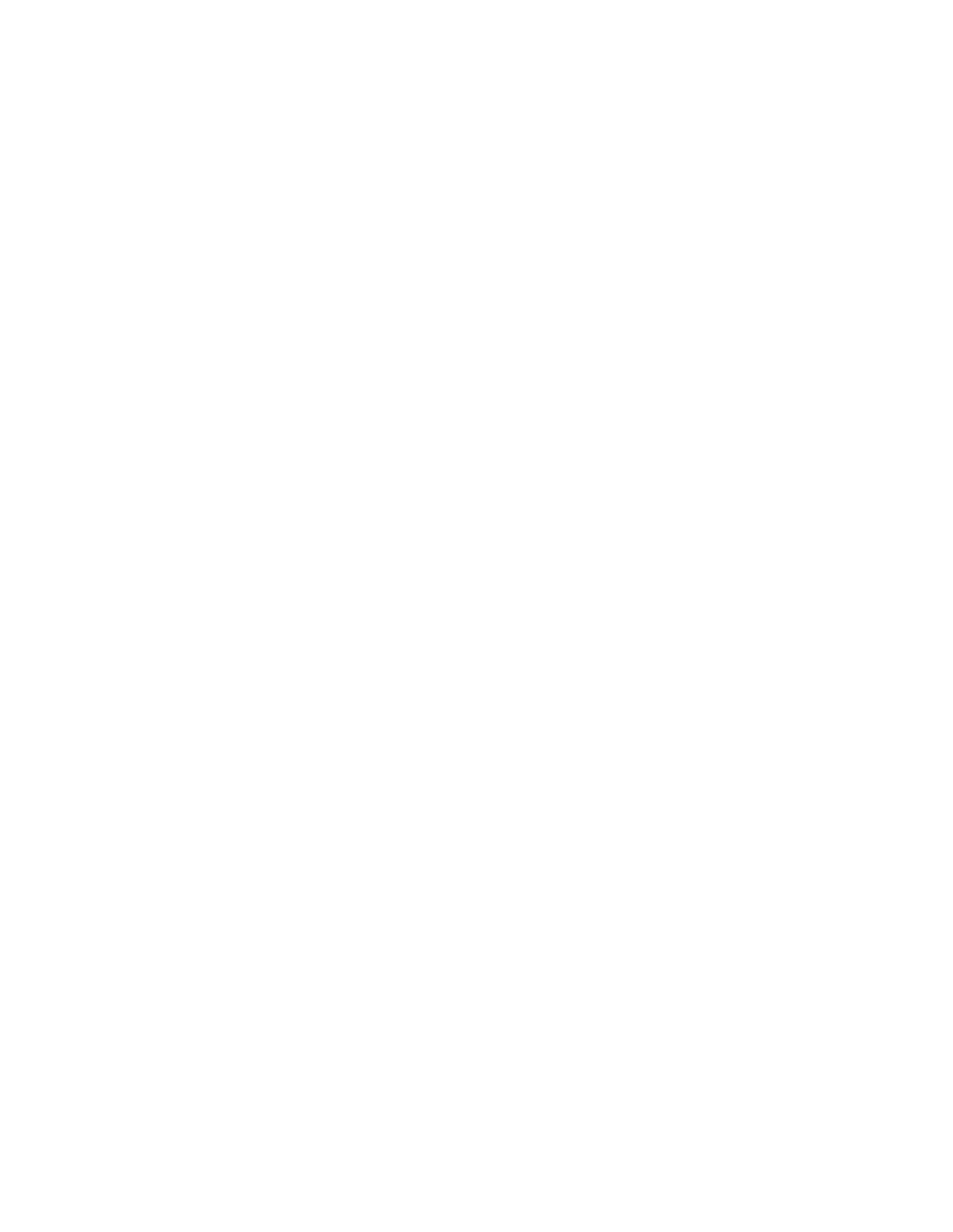### **1200-3-22-.01 DEFINITIONS.**

Unless specifically defined in this Chapter, the definitions from Chapter 1200-3-2 will apply:

- (1) "Significant source of lead" means:
	- (a) Any one permit unit, or combination of permit units as determined by the Technical Secretary, at any of the following stationary sources that emit lead or lead compounds (measured as elemental lead) of at least 1.25 tons per calendar quarter or at least five (5) tons per year whichever is the more restrictive: primary lead smelters, secondary lead smelters, primary copper smelters, lead gasoline additive plants, lead-acid storage battery manufacturing plants that produce 2000 or more batteries per day.
	- (b) Not withstanding the source sizes specified in subparagraph (a) of this paragraph, any other stationary source that emits 25 or more tons per year of lead or lead compounds measured as elemental lead.
- (2) "Source" means any structure, building, facility, equipment, installation, or operation (or combination thereof) which is located on one or more contiguous or adjacent properties and which is owned or operated by the same person (or by persons under common control). If a portion(s) of a source is rented to or leased to another person(s) for the purpose of a totally separate business venture, the Technical Secretary may designate that (those) portion(s) as a separate source(s).
- (3) "Permit unit" means any part of a source required to obtain an operating permit as determined by the Technical Secretary.
- (4) "Lead point source" means:
	- (a) Any source the actual emissions of which are in excess of 5.0 tons per year of lead or lead compounds measured as elemental lead.
	- (b) Any physical change that would occur at a source not otherwise qualifying under subparagraph (4)(a) as a lead point source if the increase in lead emissions due to a change is in excess of 5.0 tons per year of lead or lead compounds measured as elemental lead.

Authority: T.C.A. §§68-201-105 and 4-5-202. Administrative History: Original rule filed November 5, 1984; effective December 5, 1984. Amendment filed September 21, 1988; effective November 6, 1988.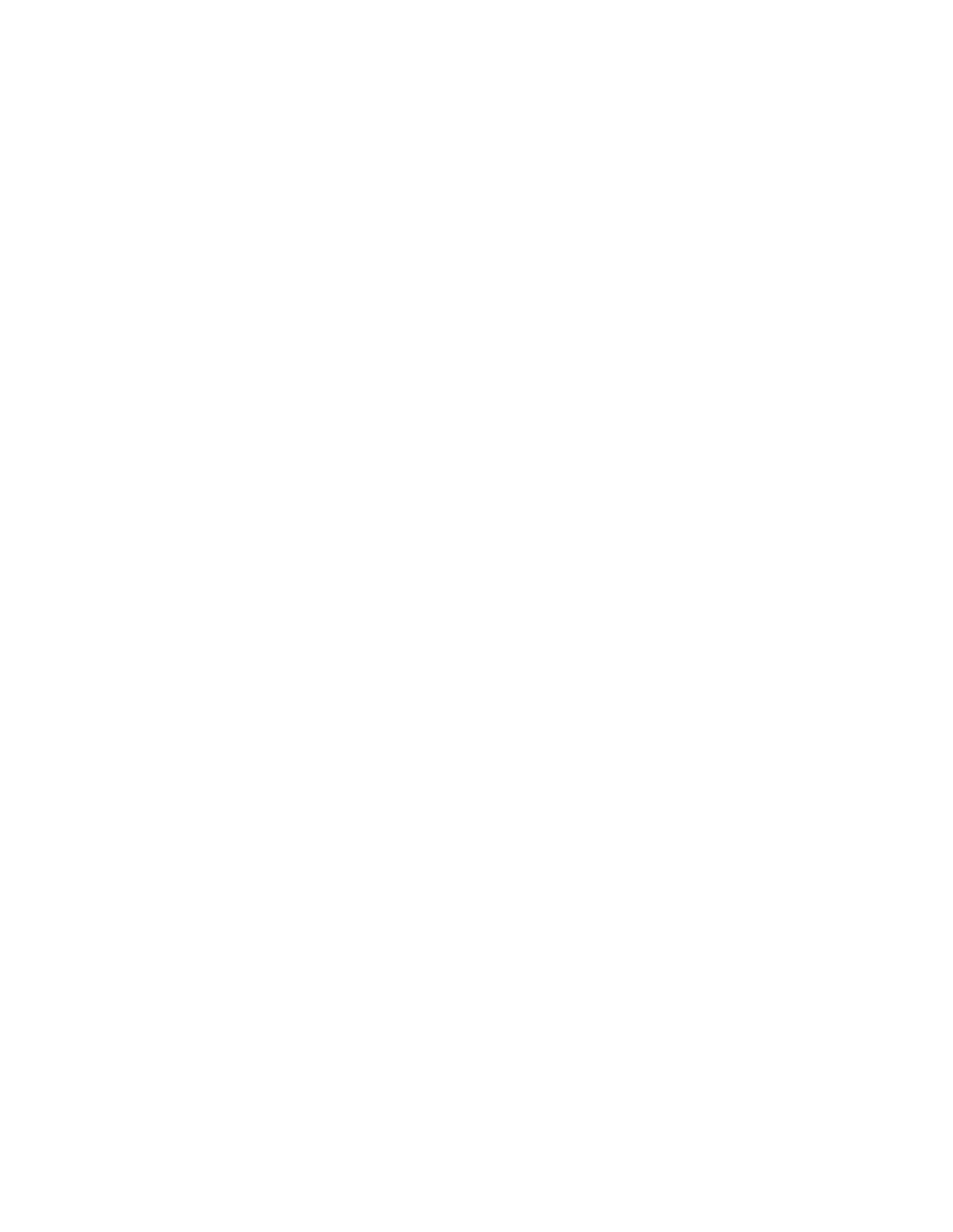### **1200-3-22-.02 GENERAL LEAD EMISSION STANDARDS.**

- (1) No person shall cause, suffer, allow, or permit lead emissions in excess of the standards in this Chapter.
- (2) Upon mutual agreement of the owner or operator of a significant source of lead and the Technical Secretary, an emission limit more restrictive than that otherwise specified in this Chapter may be established. Also, upon mutual agreement of the owner or operator of any source and the Technical Secretary, operating hours, process flow rates, or any other operating parameters may be established as a binding limit(s). The mutually acceptable limits shall be stated as a special condition(s) for any permit or order concerning the source. Violation of any accepted special limitations is grounds for revocation of the issued permit and/or other enforcement measures provided for in the Tennessee Air Quality Act.

Authority: T.C.A. §§68-201-105 and 4-5-202. Administrative History: Original rule filed November 5, 1984; effective December 5, 1984.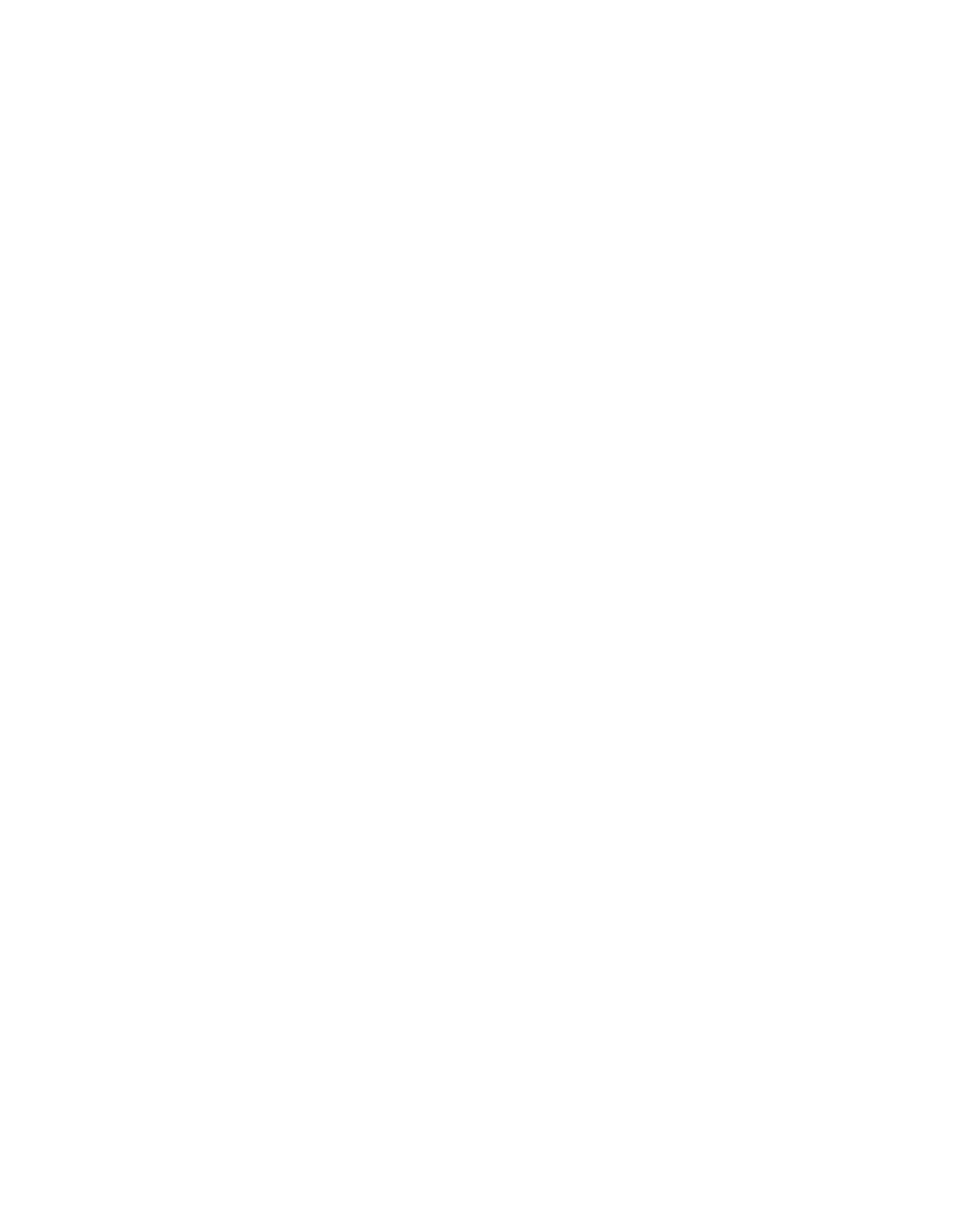### **1200-3-22-.03 SPECIFIC EMISSION STANDARDS FOR EXISTING SOURCES OF LEAD.**

- (1) For an existing source that is a significant source of lead, the Technical Secretary shall specify on the operating permit(s) as permit conditions the emission level that is reasonably available control technology (RACT). The RACT emission level specified as permit conditions on the operating permit(s) must be submitted, reviewed and approved by the Administrator of the Environmental Protection Agency or his designee. (See NOTE 1)
	- **NOTE 1:** The second sentence of paragraph (1) above was added by the State effective January 26, 2000. It has the same effect and meaning as the City of Memphis Air Code requirement noted in the local authority page prior to the beginning of Chapter 1200-3-22. The two are to be read as if there is only one.
- (2) The possession of a valid permit shall not protect the source from enforcement actions if permit conditions are not met.

Authority: T.C.A. §§68-201-105 and 4-5-202. Administrative History: Original rule filed November 5, 1984; effective December 5, 1984. Amendment filed November 12, 1999; effective January 26, 2000.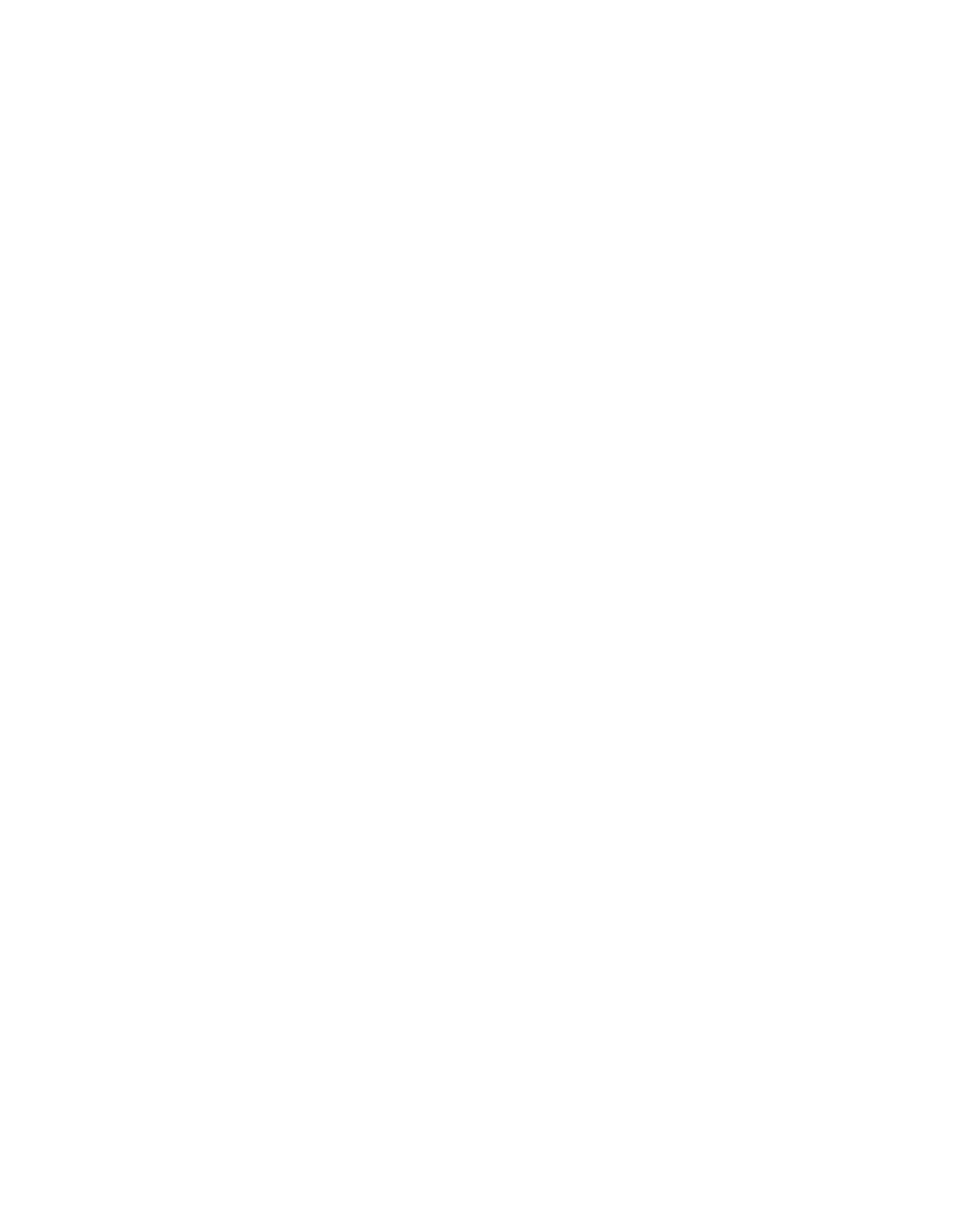### **1200-3-22-.04 STANDARDS FOR NEW OR MODIFIED SOURCES OF LEAD.**

- (1) A new source the actual emissions of which are in excess of 5.0 tons per year of lead or lead compounds measured as elemental lead shall utilize best available control technology (BACT).
- (2) Any modification of a lead point source which results in an increase of 0.6 tons per year of lead or lead compounds measured as elemental lead shall utilize BACT.
- (3) The owner or operator of a proposed new or modified source of lead shall perform a source impact analysis to demonstrate that the allowable emission increases from the proposed source or modification would not cause or contribute to a violation of the lead ambient air quality standard in the source impact area including background concentrations. Source impact analysis shall be based on the applicable air quality models and databases acceptable to the Technical Secretary.
- (4) Additional requirements for certain new or modified sources of lead are given in Paragraph 1200-3-9-.01(4), Prevention of Significant Deterioration and in Chapter 1200-3-16, New Source Performance Standards, of these regulations.

Authority: T.C.A. §§68-201-105 and 4-5-202. Administrative History: Original rule filed November 5, 1984; effective December 5, 1984. Amendment filed September 21, 1988; effective November 6, 1988.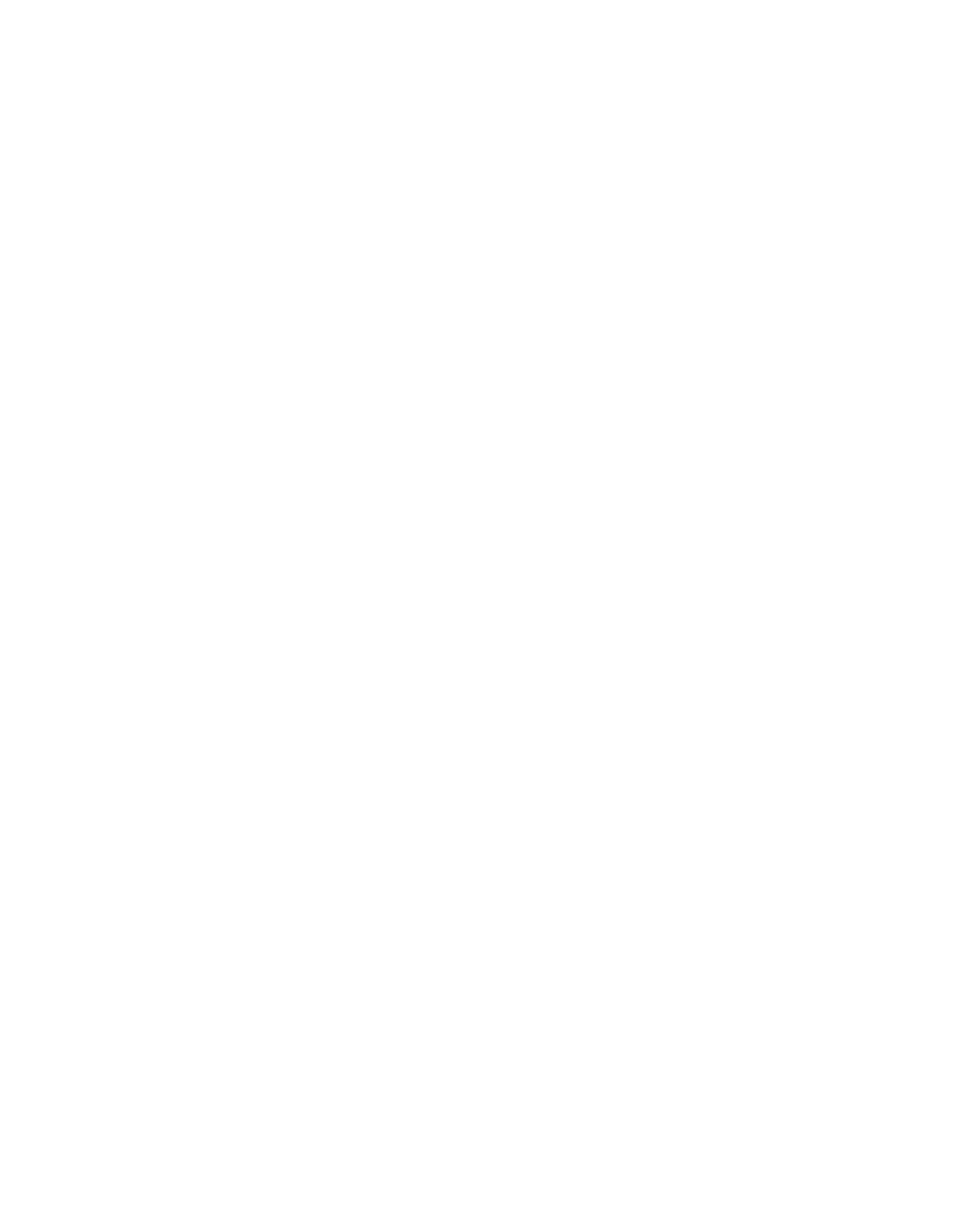# **1200-3-22-.05 SOURCE SAMPLING AND ANALYSIS.**

Source sampling and analysis for lead shall be conducted in the manner prescribed in Subparagraph 1200-3-12-.03(1)(10) of these regulations.

Authority: T.C.A. §§68-201-105 and 4-5-202. Administrative History: Original rule filed November 5, 1984; effective December 5, 1984.